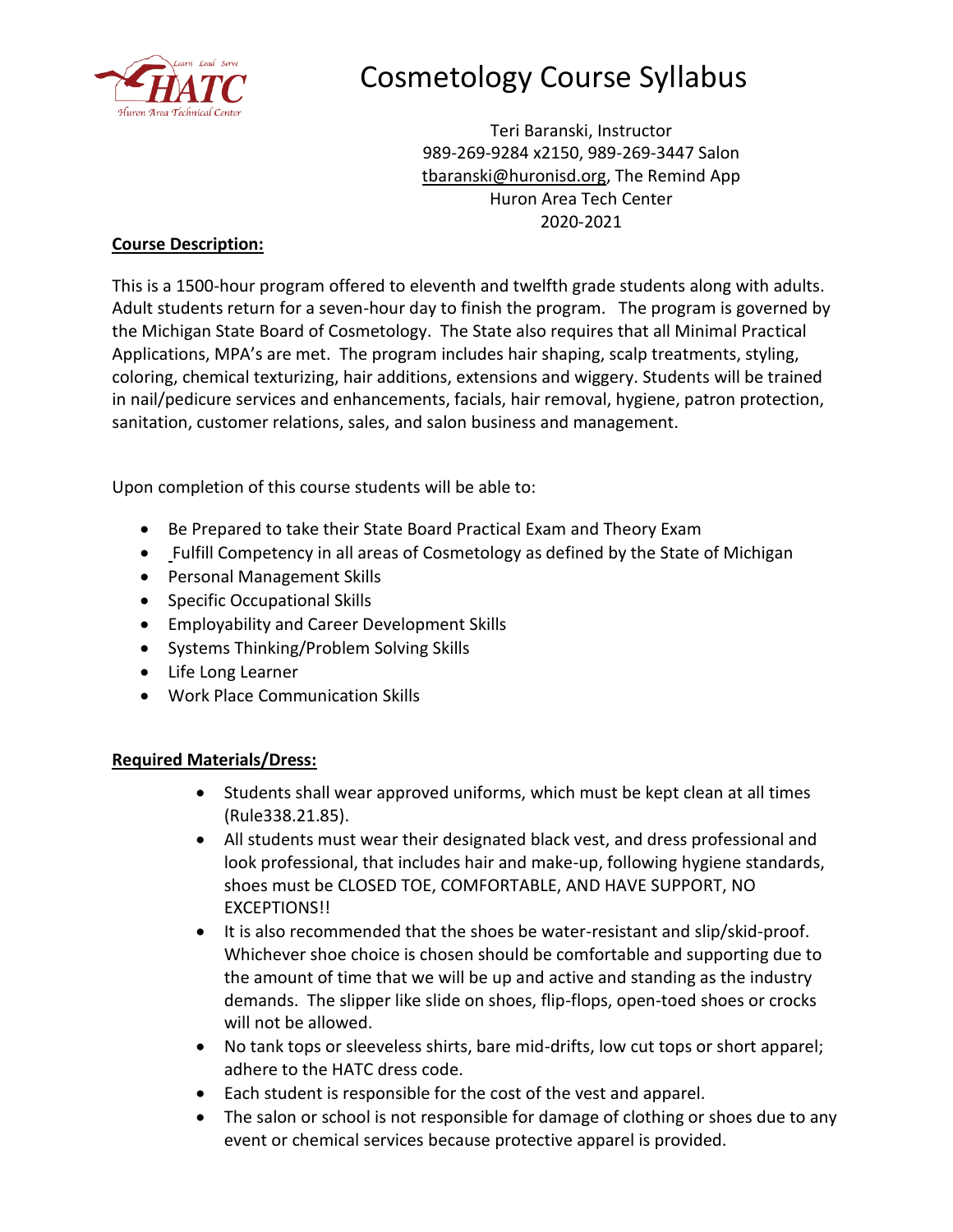#### **Course Segments:**

- **1.** Sanitation/Patron Protection/Law and Rules/Personal Hygiene/Mechanical and Electrical Equipment Safety
- **2.** Scalp and Hair Treatments
- **3.** Hairdressing
- **4.** Manicuring/ pedicuring
- **5.** Chemical hair restructuring
- **6.** Straightening and relaxing
- **7.** Hair coloring
- **8.** Facials
- **9.** Artificial nails
- **10.** Applied anatomy, physiology, and histology of the human head, hands, nails, skin and hair
- **11.** Applied chemistry/ occupational safety and health administration as related to skin, hair, nails, and scalp
- **12.** Salon Management/Clinic

## **Grading Criteria**

All assigned work is due the next day. If it is 1 day late, it is 50% the earned grade. All late work has one week from the due date to be completed to receive any credit. Any work past the week time frame will be a 0 and unable to be made up for credit.

All Segments must be completed and passed at proficiency.

Based on the HATC Student Handbook, the grading criteria is broken into two areas: academic performance (60%) and daily work ethic (40%).

| <b>Academic Standard (60%)</b>         | <b>Work Ethic Standard (40%)</b>        |
|----------------------------------------|-----------------------------------------|
| 60% of the grades is based on academic | 40% of the grade is based on daily work |
| performance from skills such as:       | ethic in the following:                 |
| Hands on task                          | Attendance / Punctuality                |
| <b>Technical reading</b>               | Personal Management                     |
| Quizzes                                | Positive Attitude                       |
| <b>Tests</b>                           | Initiative / Effort                     |
| Journals                               | Cooperation                             |
| Etc.                                   | <b>Time Management</b>                  |
|                                        | <b>Safety Practices</b>                 |
|                                        | <b>Following Directions</b>             |
|                                        |                                         |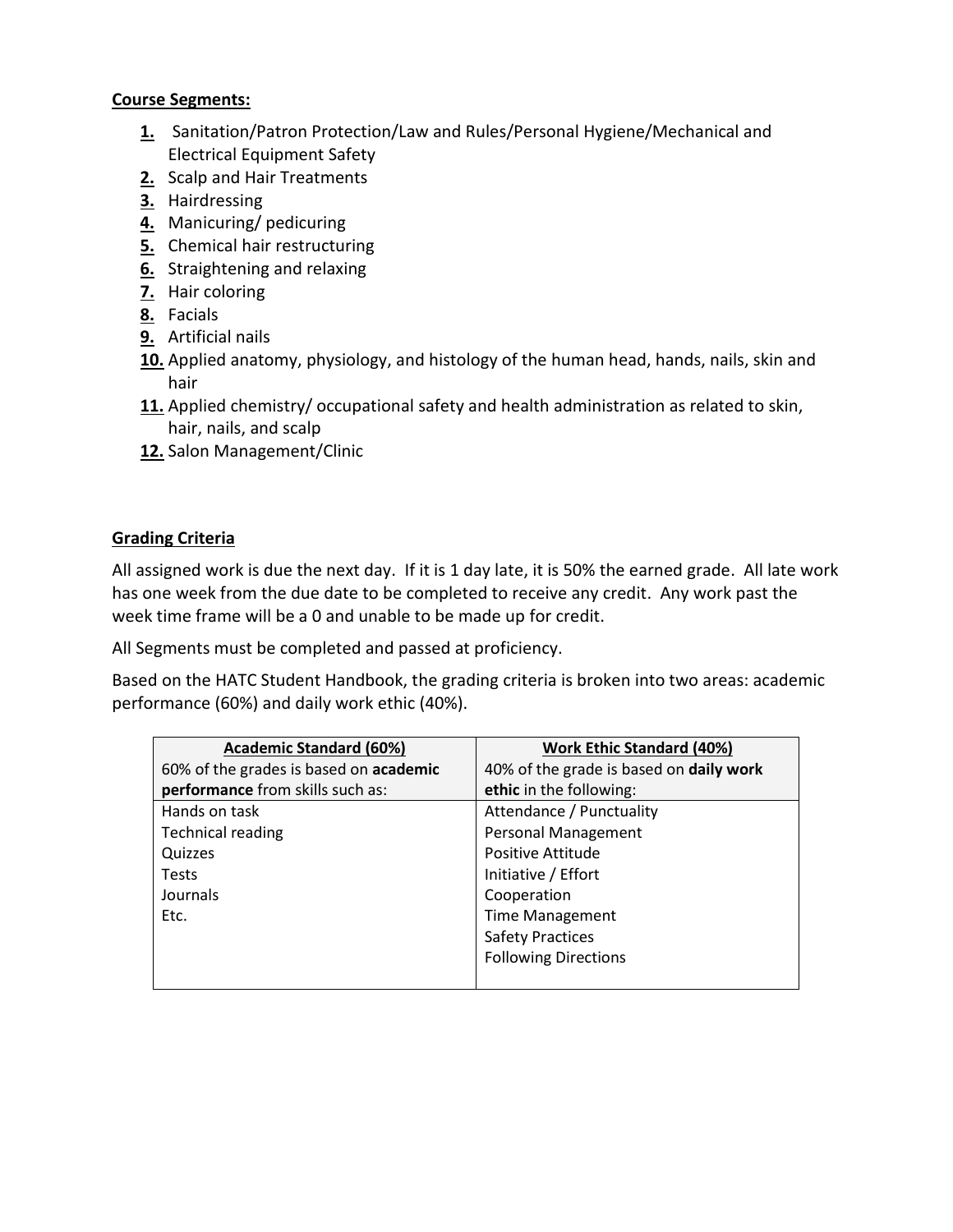#### **Guidelines for Success:**

- 1. Arrive on time with all necessary materials and a positive attitude.
- 2. Clock in/Clock out and keep track of exact records
- 3. Be highly motivated
- 4. Take initiative to learn
- 5. Be kind, caring, and compassionate to others, guests, and patrons
- 6. Follow all state rules, regulations and procedures
- 7. Never compromise patron sanitation and safety
- 8. Uphold and follow the Rules and Regulations governed by the State of Michigan and the Board of Cosmetology

## **Articulation:**

Articulation agreements are made between colleges and the HATC, which give students an opportunity to earn college credit at an institution for being a completer in their HATC program. Students are encouraged to seek more information from their instructors. The following agreements are in place for this program at this time: Mott Community College, Delta College, Ferris State University, and Mid-Michigan College

## **Available Credentials:**

Elective high school credit is recommended by HATC and awarded by the student's home school.

## **Online Delivery:**

Google Classroom

## **Work-Based Learning**:

VISIONS, a full service salon is managed and ran by the students under the direct supervision of a licensed instructor and is open to the public. The curriculum is based on the requirements from the State Board of Cosmetology. Students will perform services using all professional products, procedures and tools. Therefore, students are prepared to pass the State Board Test and earn the Michigan State Board of Cosmetology License. Once licensed, the student will be afforded the many opportunities licensure has to offer: working in a salon or spa, as make-up artist, as a skin care specialist, as a photo or movie stylist, image consultant, celebrity stylist, brand educator, platform artist, stage work, sales consultant, cosmetology instructor, or choose to continue their education.

## **Safety Training:**

Safety training is based upon the guidelines established by the Michigan Board of Cosmetology. Students will also gain Certification from Barbicide.